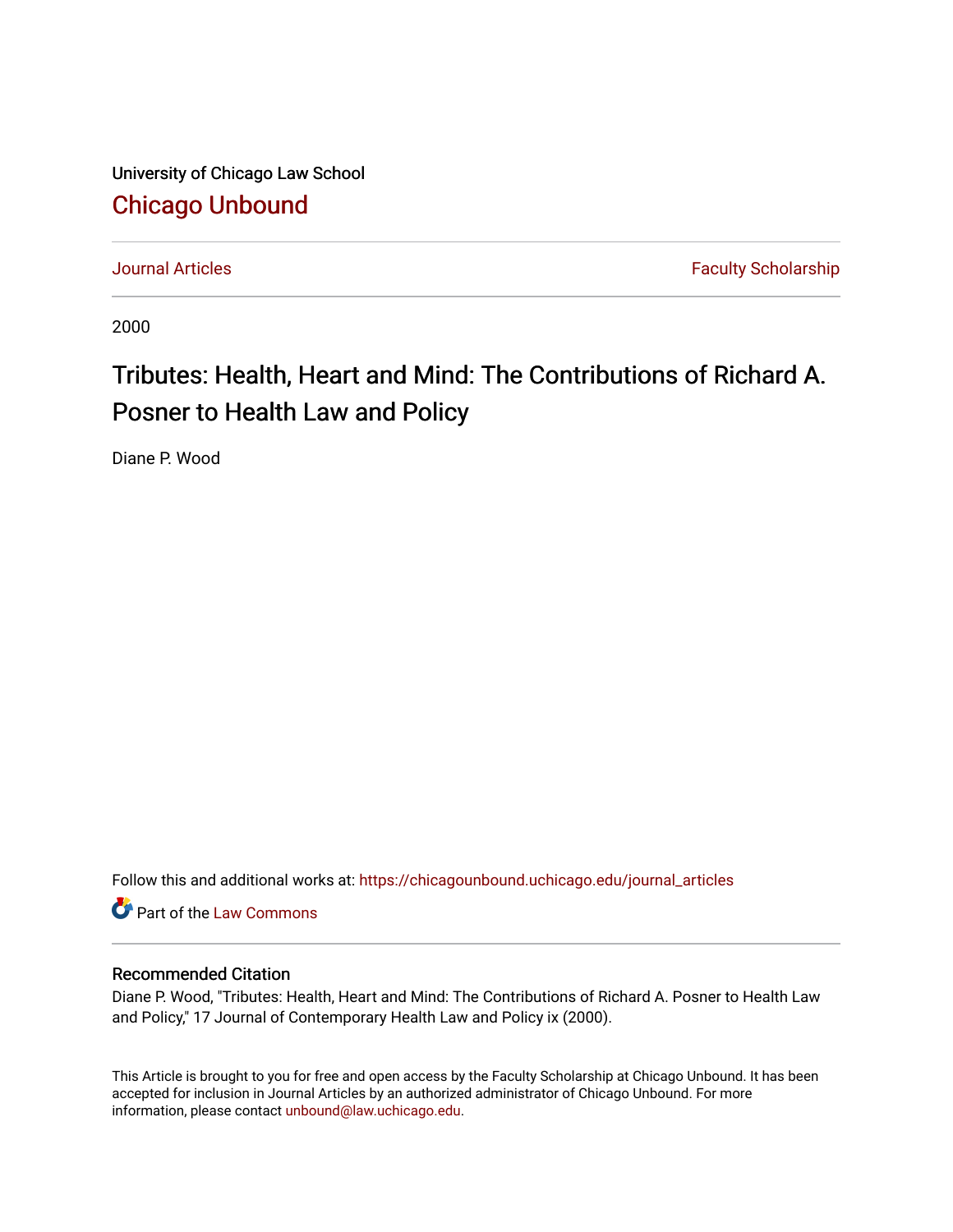## **TRIBUTES**

## HEALTH, HEART **AND MIND:** THE **CONTRIBUTIONS** OF RICHARD **A.** POSNER TO HEALTH LAW **AND** POLICY

#### *The Honorable Diane P. Wood\**

**My** first reaction upon being asked **by** the editors of THE **JOURNAL OF CONTEMPORARY HEALTH LAW AND** POLICY to write a dedicatory essay for my friend and colleague, Richard **A.** Posner, was "why health law in particular"? Those who are familiar with the vast scope of Judge Posner's writings will understand the problem immediately. This, after all, is the person whose book on Economic Analysis of  $Law<sup>1</sup>$  is now in its fifth edition. Its chapters sweep through topics as diverse as the common law of property, contracts, torts, and family relations; criminal law; the public regulation of the competitive process found in the antitrust laws, employment laws, and utility regulation; the laws governing financial markets; and the legal process itself. But Judge Posner has also written about so much more, including law and literature, jurisprudence, the role of sex in social and legal institutions, and the failed attempt at removing President William Clinton from office that so consumed the country during **1998** and **1999.**

Much of what Judge Posner has had to say in his more general writings bears importantly on the issues in the field of health law and policy. Those issues begin with vexing economic problems such as how to finance the delivery of health care, how to support cutting edge research, and the redistributive roles of government and private insurance. But that is just the beginning. Ethical issues exist over the morally superior way to ration health care resources, and rationing of some kind will always be necessary as long as the supply is less than the demand. Thorny debates lie ahead over subjects like the ways in which genetic knowledge can be used **by** different parties (including the medical profession, private insurers, and the government) now that the human genome project has mapped the

**<sup>\*</sup>** Circuit Judge, **U.S.** Court of Appeals for the Seventh Circuit; Senior Lecturer in Law, The University of Chicago Law School; B.A. **1971; J.D. 1975,** The University of Texas at Austin.

**<sup>1.</sup> RICHARD A. POSNER, ECONOMIC ANALYSIS OF LAW** (5th ed. **1998).**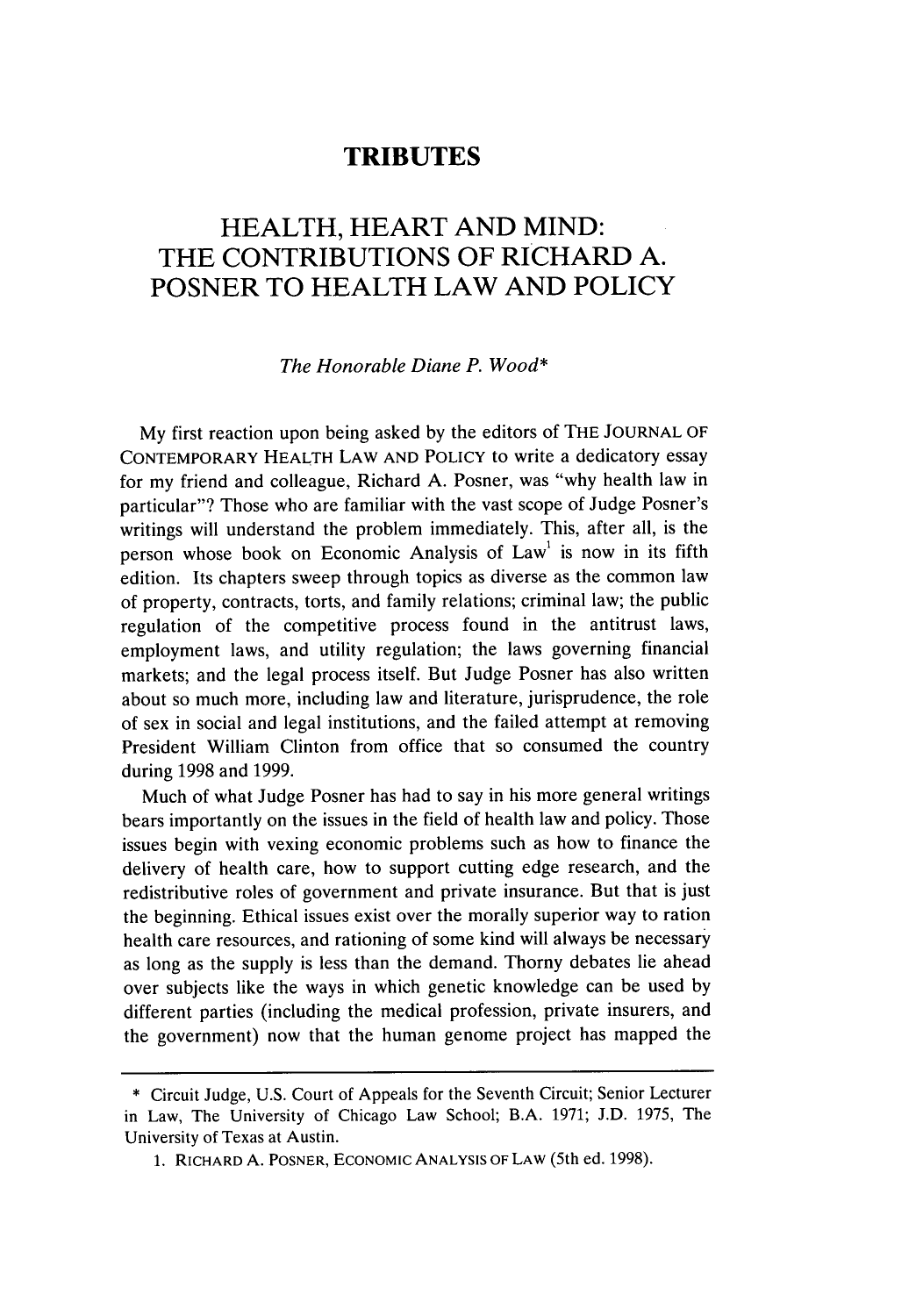entire human genetic code, the way in which the human body and its organs should be treated, and the ethics of research using embryos or fetuses. Judge Posner has had much to say that bear on these important questions, some of it quite provocative.

In addition to his academic writings, Judge Posner has had many opportunities over his nearly twenty years on the federal appellate bench to address topics bearing on health law. It is there where any judge must draw back from intellectual speculation and work within a legal system to come to concrete decisions about real people. Many who think of Judge Posner as epitomizing the "law and economics" movement, and who further think that such a devoted exponent of the dreary science must take an antiseptic view of human behavior, would be surprised to learn how right they might be about the first point, yet how wrong about the second. I would like to highlight just a few of those decisions in this essay, particularly cases that have been decided since I had the privilege of joining him on the bench, to illustrate the degree to which Judge Posner combines brilliance of scholarship with genuine empathy.

The first example, *Murrey v. United States*,<sup>2</sup> was a medical malpractice case that was brought by the widow of a man who died while in the care of a Veterans Administration hospital in the Chicago area. The events leading up to Mr. Murrey's death were appalling, as Judge Posner's opinion for the court makes clear. He first visited the hospital in 1986, when he was sixty-five years old and in mediocre health, with problems including high blood pressure, obesity, chronic bronchitis, emphysema, psoriasis, and hypoglycemia. He received treatment for these problems, but he returned to the hospital in 1989 and was diagnosed with prostate cancer, a fairly aggressive, fairly advanced case, according to the medical records available to the court. The urologists at the hospital advised Mr. Murrey to undergo the surgical removal of the entire prostate; he was reluctant and wondered about alternative treatments, but they assured him that surgery was better "because of Mr. Murrey's 'great' physical condition and because the hospital did not offer radiation treatment."<sup>3</sup> In fact, surgery may not have been discernibly better for Mr. Murrey, because of his age, the stage of his cancer, the comparative risks of operation and radiation, and "the greater likelihood of unpleasant side effects, such as impotence and incontinence."<sup>4</sup>

In fact, surgery turned out to be a catastrophic choice for Mr. Murrey,

<sup>2.</sup> 73 F.3d 1448 (7th Cir. 1996).

<sup>3.</sup> *Id..* at 1450.

<sup>4.</sup> *Id.*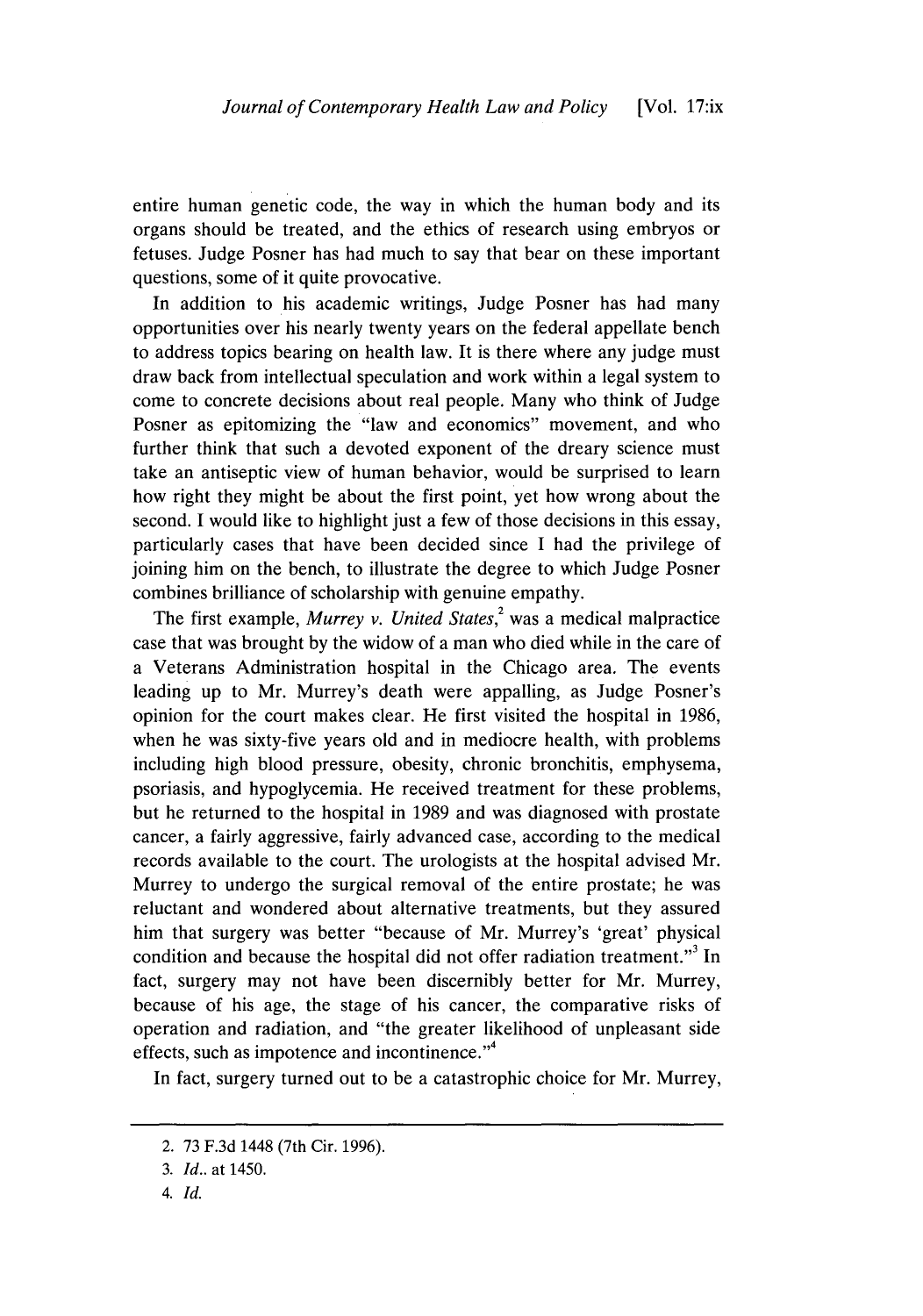not because of anything about himself, but because of the way the hospital handled his case. The operation itself took seven hours, and afterward Mr. Murrey was placed in the intensive care unit, where he was apparently making a satisfactory recovery. At 8:35 the next morning, he was given morphine when he complained about abdominal discomfort. Within five minutes, the nurses observed that his blood pressure had dropped significantly (to 64/51); the critical care resident concluded that he was in shock. The resident thought this might have been due to internal bleeding, but she was not sure, and so she administered several tests to rule out other causes. Those tests were completed by 9:57 A.M., and left internal hemorrhaging as the most likely explanation. For a variety of disturbing reasons, however, Mr. Murrey was not moved to an operating room for another hour and a half: the reasons might have included difficulty in tracking down his treating physician (necessary under one of the hospital's rules) or the lack of an available operating room. By the time surgery began, at noon, Mr. Murrey had been bleeding for hours. He died on the operating table at 3:10 **P.M.**

Two aspects of Judge Posner's opinion reveal the way he conceptualized this sad tale. The first revolves around the question whether the delay really mattered for someone with advanced prostate cancer and a host of other health problems; the second relates to the way medical resources were or should have been allocated here. With respect to the first, Judge Posner wrote that even by 9:57 A.M., "Murrey's prospects for survival were dim" only five to ten percent according to his own expert, if the operation had begun immediately.<sup>5</sup> But Judge Posner said neither that this was so remote as to be worthless, nor that all life is valuable no matter what. He said the following instead:

A loss is a loss even if it is only probable, as are most things in life. No doubt Murrey would have paid a lot (if he had had a lot to pay) for a 5 percent chance of survival if the alternative was a certainty of immediate death. This shows that he lost something by being deprived of that chance. If 200 people were in Murrey's situation and received improper care, we would expect 10 to have survived if all 200 had received proper care, so that if none of the 200 was entitled to any damages the hospital would have escaped liability for malpractice that had caused a number of deaths in a realistic sense of 'cause.' Damages for the loss of a chance are necessary to prevent the under- deterrence of medical negligence.<sup>6</sup>

*<sup>5.</sup> Id.* at 1453.

*<sup>6.</sup> Id.* at 1454.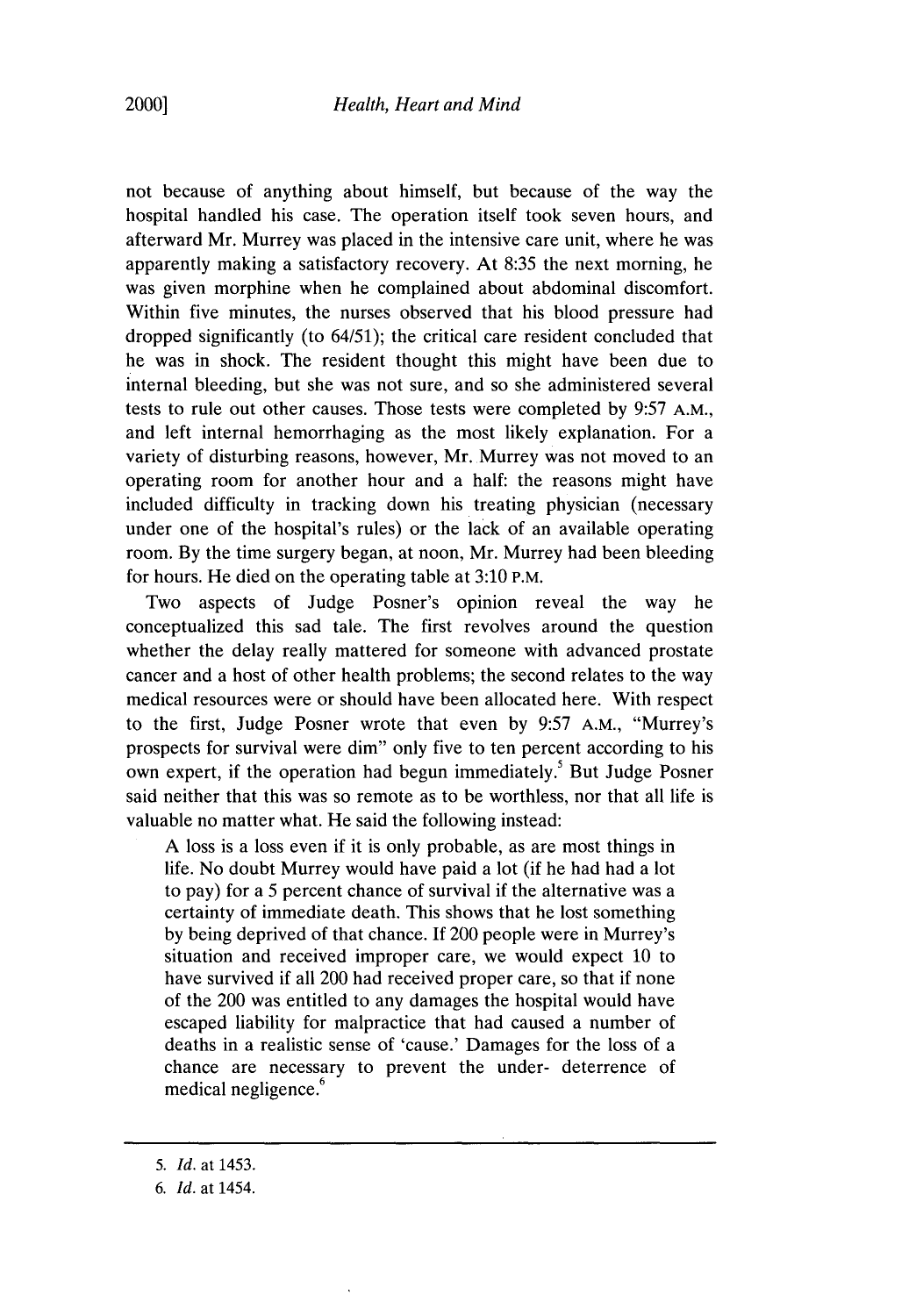Even a relatively small chance, then - one out of twenty - was enough to show that Mr. Murrey had lost something valuable by the hospital's conduct.

The other point of interest to which Judge Posner devotes some attention in the opinion relates to the hospital's rather astonishing effort to exculpate itself by alleging that the operating rooms were all busy, and hence it had to leave poor Mr. Murrey in his room to bleed to death. Here are his observations on that point:

No evidence was presented that all the operating rooms were occupied by patients who were under a general anesthetic and who could not have been moved without risk to an operating room not equipped for general anesthesia, or that the hospital had made any contingency plan to deal with a surgical emergency (perhaps by arrangement with a nearby hospital) when its limited number of operating rooms were full, or that it is a sound principle of medical practice that all operations are created equal and therefore none may be interrupted, even if one could be interrupted, at trivial risk to the patient and the interruption would save the life of another patient who is bleeding to death elsewhere in the hospital. Such a principle might be hard to square with the principle of triage, that is, of prioritizing medical care when resources are inadequate to take care of all patients at once.... One of the government's witnesses opined that only a hospital that performs 'emergency' operations, which is to say a hospital with a trauma center, need have an operating room available at all times for emergency. We shall not conceal our skepticism. Risky surgery performed under nonemergency conditions, such as the operation to remove this elderly and unhealthy man's prostate gland, can be expected in a small but not trivial fraction of cases to produce a postoperative crisis requiring emergency surgery. The failure to foresee and take measures to cope with this possibility strikes us as presumptively negligent

It is impossible to read these remarks without seeing clearly both the incisive analytic mind and the sympathetic heart of the person writing them. This is not to say, of course, that either Judge Posner or any other responsible judge would allow feelings of pity to overwhelm legal principle. Legal rules are written for all cases and for the long term. Medical malpractice is conventionally understood as a species of negligence law, and that law in turn is all about allocating risks and imposing the cost of prevention on the party best able to assume it.

*<sup>7.</sup> Id.* at 1454-55.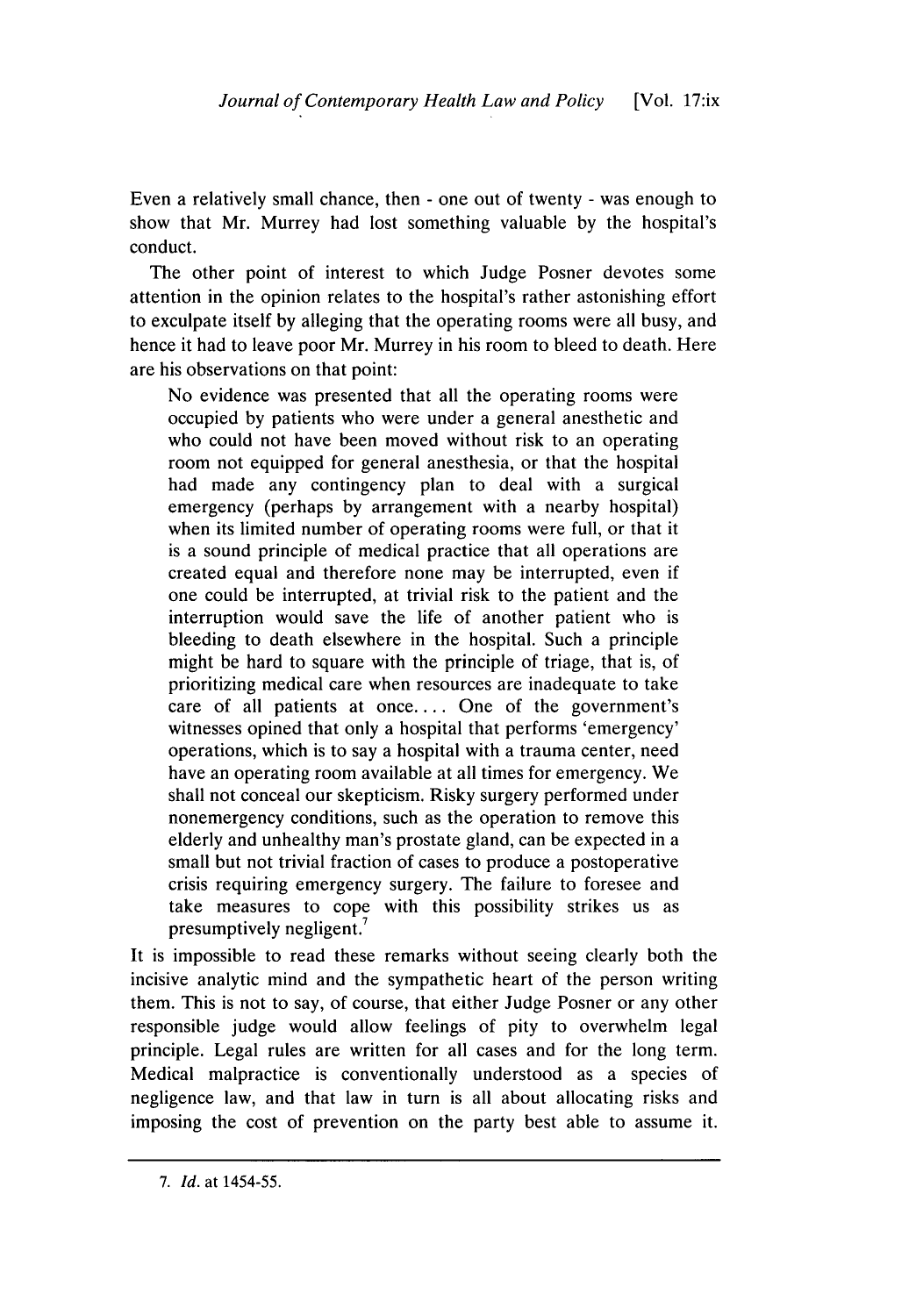Interestingly, Judge Posner has suggested that there is also a contractual element in the medical malpractice cases, to the extent that the doctor's failure to exercise the customary level of care toward her patient violates an implicit contractual term between the two. But having said that, it is clear that Judge Posner, in applying these legal rules as objectively as he can, is well aware of the human drama that is going on in the case.

My second example is *Ralston v. McGovern,'* a case brought by a prisoner who claimed that his right under the Constitution to be free from cruel and unusual punishment was violated when prison guards denied necessary medical care to him. Ralston, the prisoner in question, suffered from Hodgkin's Disease, for which he had been treated with radiation. The radiation treatments left him with painful blisters in his throat and pain in his mouth, for which his doctor had prescribed pain medication. Upon returning to his cell block after one of the radiation treatments, Ralston asked prison guard McGovern for his pain medication, but McGovern refused to give it to him. The district court dismissed Ralston's action based on the Eighth Amendment to the Constitution, not on the ground that McGovern's action failed to satisfy the "deliberate indifference" standard required in these cases, but instead on the ground that Ralston's pain did not present a serious enough medical problem to make the refusal to alleviate it cruel and unusual.

Once again, Judge Posner's opinion reflects both the hard-headed economist conducting a cost-benefit analysis of the situation, and the humanist who could appreciate what this unfortunate prisoner was going through. He begins by acknowledging that not every refusal of medical treatment triggers constitutional protection:

Medical 'need' runs the gamut from a need for an immediate intervention to save the patient's life to the desire for medical treatment of trivial discomforts and cosmetic imperfections that most people ignore. At the top of the range a deliberate refusal to treat is an obvious violation of the Eighth Amendment,.... and at the bottom of the range a deliberate refusal to treat is obviously not a violation.... Where to draw the line between the end points is a question of judgment that does not lend itself to mechanical resolution. It is a matter of determining the civilized minimum of public concern for the health of prisoners, which depends on the particular circumstances of the individual prisoner.

Here we have both a structure and an admission that mathematical

<sup>8. 167</sup> F.3d 1160 (7th Cir. 1999).

<sup>9.</sup> *Id.* at 1161.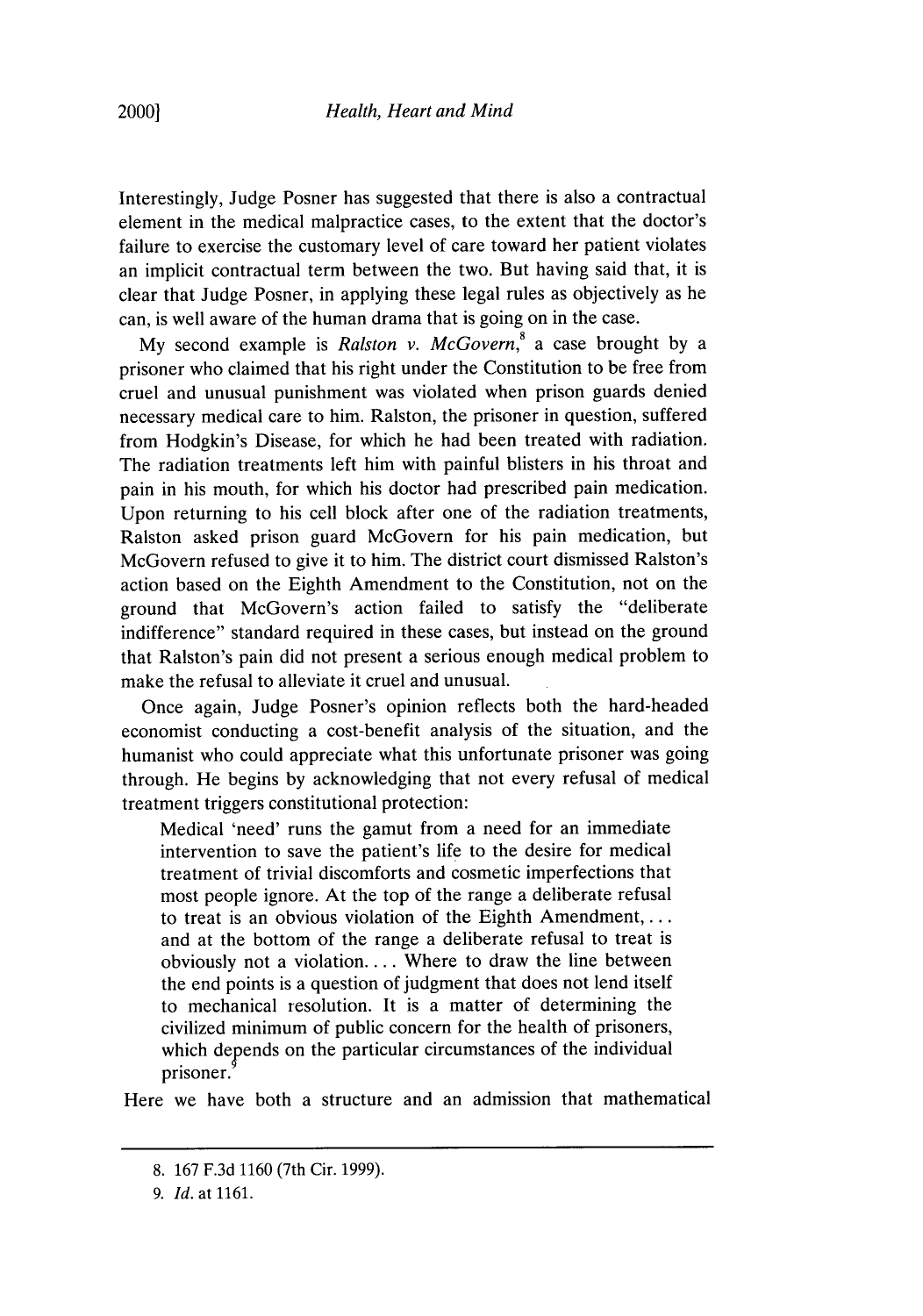formulae or other artificial ways of drawing lines will simply not suffice. Instead, that elusive but all-important quality, judgment, is the only thing that will do the metric to which Justice Potter Stewart referred in his famous remark about obscenity: "I know it when I see it."

After that comment, the discussion in *Ralston* continues in the same dualistic vein:

Beyond this it is difficult to generalize, except to observe that the civilized minimum is a function both of objective need and cost. The lower the cost, the less need has to be shown, but the need must still be shown to be substantial. It seems to us that to refuse to treat, at trivial cost, the pain caused by cancer and cancer treatments borders on the barbarous. Realism requires recognition that the terror which cancer inspires magnifies the pain and discomfort of the frequent side effects of cancer treatments.... The prison guard's deliberate refusal of [prescribed medication] was a gratuitous cruelty, and not a trivial one, even if the context of cancer is ignored.

So costs and benefits will be weighed in deciding the many Eighth Amendment medical treatment cases that prisoners bring, but at the same time Judge Posner at least will not be blind to the terror experienced by the cancer sufferer or to the barbarity of a guard's deliberate decision to refuse medication to a man who was literally spitting blood after his radiation treatments.

Precision in analysis and careful attention to detail is critical not only in the medical profession, but also in the administrative process. The next example of Judge Posner's approach to cases implicating health care comes from the area of social security disability benefits. It would be easy to become jaded after many years of hearing these cases, given their number, given the deferential standard of review that appellate courts owe to the findings of administrative law judges, and given the real risk of awarding benefits to malingerers. But *Sarchet v. Chater*<sup>11</sup> shows that Judge Posner has not succumbed to those temptations. This was the case of a forty-two-year-old woman, Ms. Sarchet, who suffered from fibromyalgia and who claimed that she was totally disabled by the disease. The administrative law judge thought otherwise and denied her claim for benefits, but Judge Posner, writing for a unanimous panel, reversed that decision.

In the end, the administrative law judge's opinion did not have a chance, after Judge Posner subjected it to his laser-like scrutiny. Here is

<sup>10.</sup> *Id.* at 1162.

<sup>11. 78</sup> F.3d 305 (7th Cir. 1996).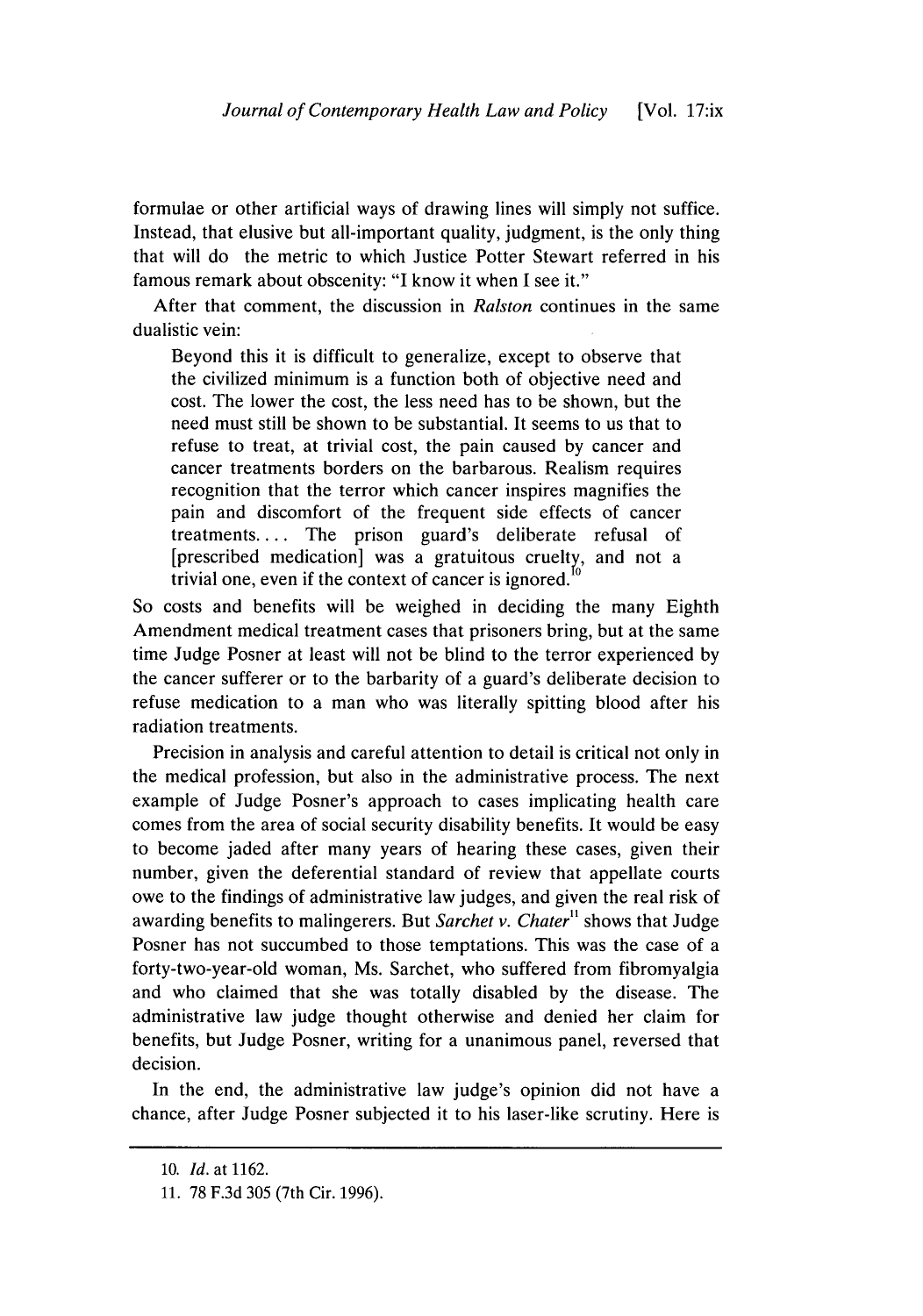some, but by no means all, of the criticism:

The administrative law judge's opinion contains a substantial number of illogical or erroneous statements that bear materially on her conclusion that Sarchet is not totally disabled. There is first of all a pervasive misunderstanding of the disease. The administrative law judge criticized Sarchet for having consulted a rheumatologist rather than an orthopedist, neurologist, or psychiatrist. Fibromyalgia is a rheumatic disease and the relevant specialist is a rheumatologist. The administrative law judge also depreciated the gravity of Sarchet's fibromyalgia because of the lack of any evidence of objectively discernible symptoms, such as a swelling of the joints. Since swelling of the joints is not a symptom of fibromyalgia, its absence is no more indicative that the patient's fibromyalgia is not disabling than the absence of headache is an indication that a patient's prostate cancer is not advanced.<sup>12</sup>

No one could doubt from this passage or from the rest of the opinion that this woman's medical condition received nothing but the most careful attention from the author of the opinion.

Since one of the questions in social security disability cases is whether the applicant retains any residual functional capacity to work that would enable her to perform any job in the national economy, the opinion also looked at the administrative law judge's conclusion that Sarchet did retain the necessary capacity. "Decisive" is hardly the word for the rejection it gives to that conclusion:

The administrative law judge made a number of unfounded sociological speculations which bespeak a lack of imagination concerning the lives of many of the people who apply for social security benefits. [The judge found Sarchet's credibility undermined by her poor work history.] Ignored is the long list of medical ailments from which Sarchet suffers and, so far as appears, has long suffered, over and above fibromyalgia. She has thickening of the vocal cords that makes her inaudible after speaking for an hour and a half or two hours. She has moderately severe emphysema. She is depressed, and takes antidepressants. She is emotionally unstable. She is obese.... Despite all this, if she were a highly educated person she could do brain work between popping pills. She is not highly educated. Whether or not she is disabled within the necessarily restrictive meaning of the Social Security Act and its regulations, she is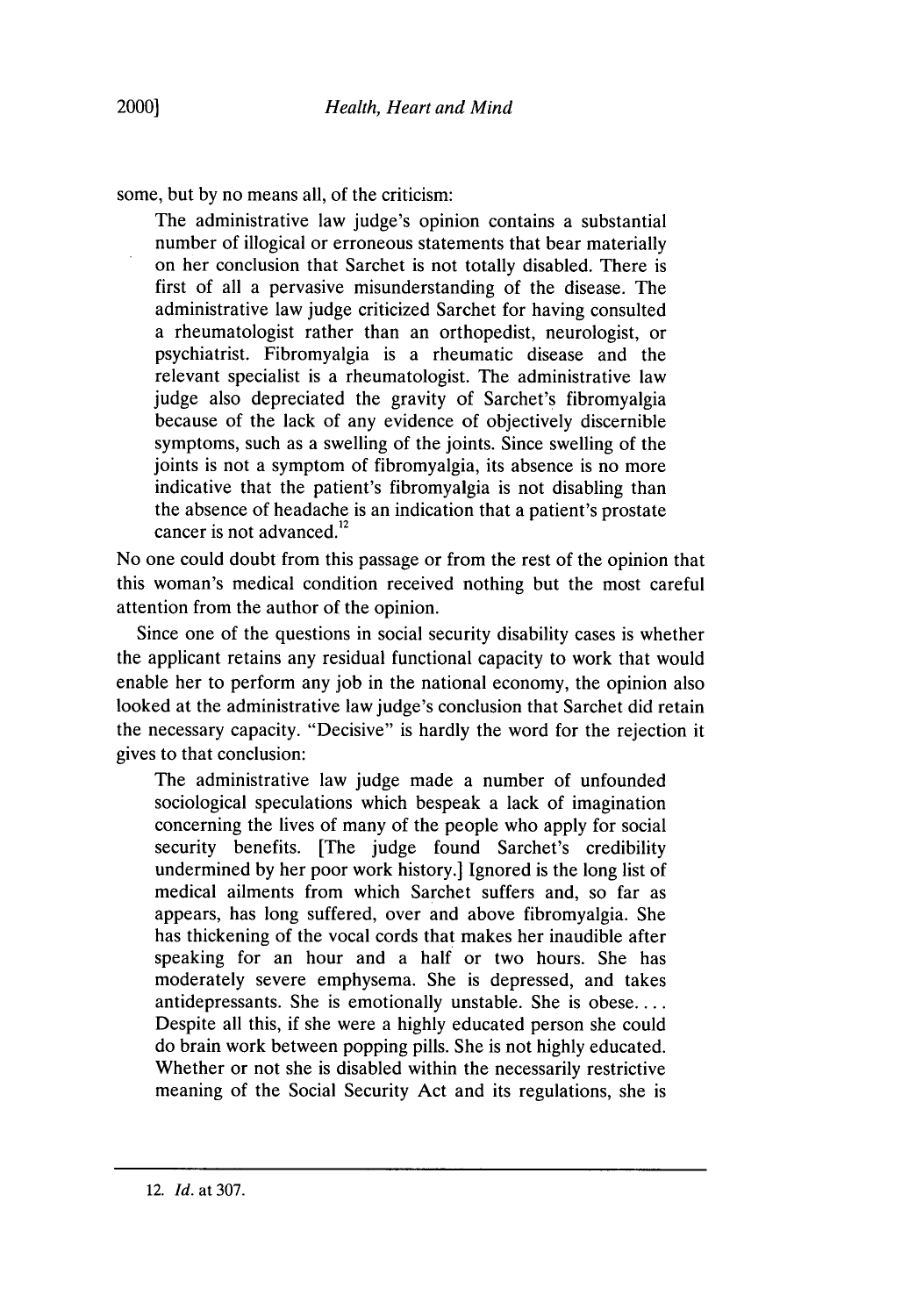unemployable and has been for a long time.<sup>13</sup>

Another quality that this passage reflects is the insistence on genuine expertise, rather than casual assumptions about matters that are empirically testable.

Indeed, because the ways in which medical, pharmacological, and economic expertise factor into legal judgments is of such central importance to the area of health law and policy, a further word on this aspect of Judge Posner's jurisprudence is warranted. The leading modern case on the way the federal courts treat expert witnesses is the Supreme Court's 1993 decision in *Daubert v. Merrell Dow Pharmaceuticals, Inc.14* Although *Daubert* expressed the standards that expert testimony must satisfy in a more elaborate way, Judge Posner describes the principle of *Daubert* as one that requires an expert witness who says that he is offering an opinion based on science to use "real" science, not "junk" science.<sup>1</sup> This is a principle he has not hesitated to apply in cases involving medical claims. Thus, in *Rosen v. Ciba-Geigy Corp.*,<sup>16</sup> he considered the expert support for a claim by the plaintiff Rosen (a smoker) that the defendant's nicotine patch caused him to have a heart attack. Rosen relied on the testimony of a distinguished cardiologist, Dr. Fozzard, from the University of Chicago to support his claim, but Judge Posner found that Dr. Fozzard had not done his job right. Both the passage in which he rejects the Fozzard testimony and the prelude to it, in which he discusses the nature of science, are worth a look:

To reach this conclusion [i.e. that Dr. Fozzard's testimony was not "real science"] we do not have to become philosophers of science and set forth the necessary and sufficient conditions of 'real' science. When the Supreme Court in *Daubert* told judges to distinguish between real and courtroom science, it was not with the object of discovering the essence of 'science', if there is such an essence. The object, we think,... was to make sure that when scientists testify in court they adhere to the same standards of intellectual rigor that are demanded in their professional work.... Dr. Fozzard's deposition, while expressing what may be an insightful, even an inspired, hunch concerning the cause of the heart attack that Rosen experienced in June of 1992, lacks scientific rigor. The deposition offers neither a theoretical reason to believe that wearing a nicotine

<sup>13.</sup> *Id.* at 308.

<sup>14. 509</sup> U.S. 579 (1993).

<sup>15.</sup> Wilson v. City of Chicago, 6 F.3d 1233, 1236 (7th Cir. 1993).

<sup>16. 78</sup> F.3d 316 (7th Cir. 1996).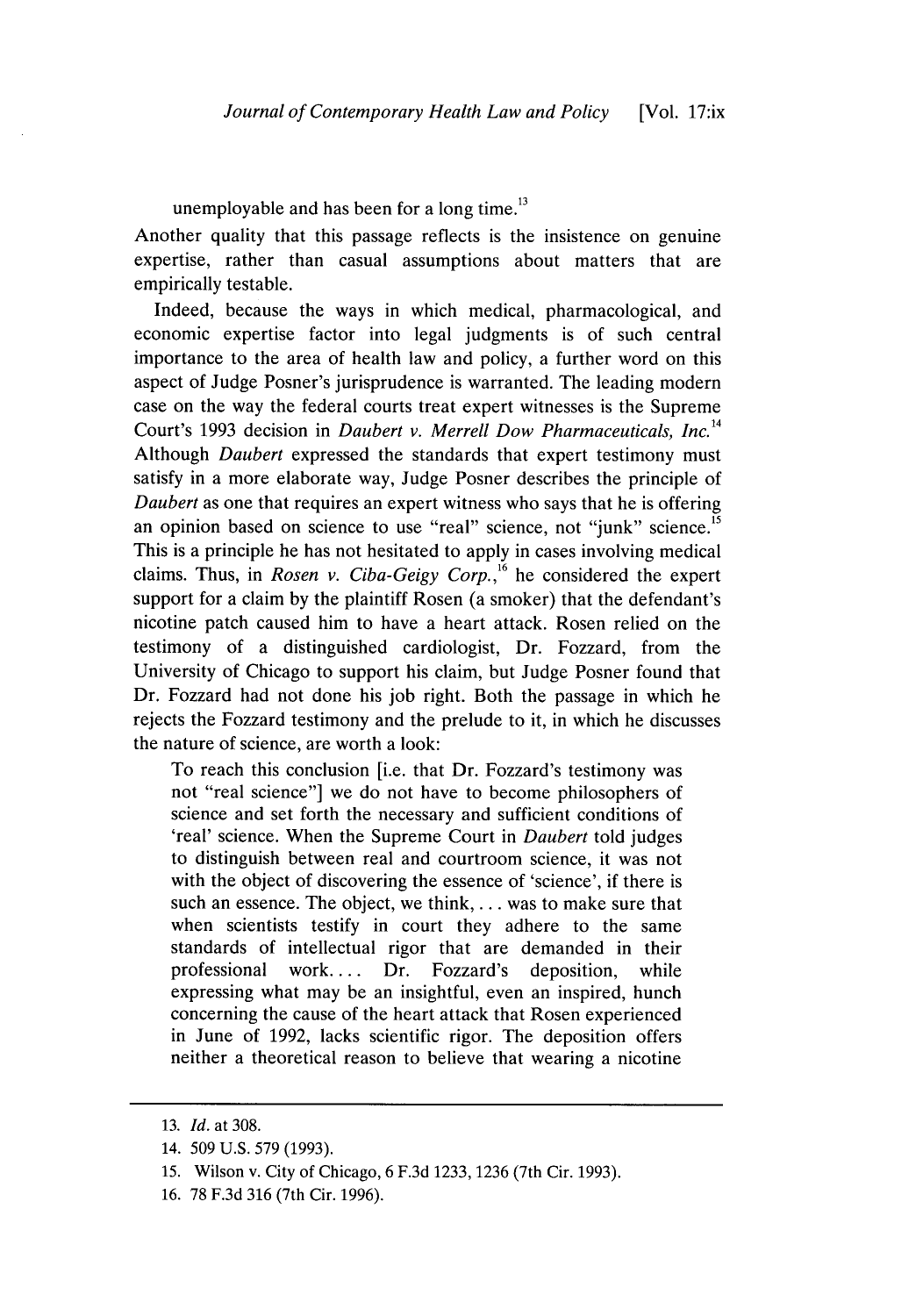patch for three days, or removing it after three days, could precipitate a heart attack, or any experimental, statistical, or other scientific data from which such a causal relation might be inferred or which might be used to test a hypothesis founded on theory."

The passage goes on to discuss heart attacks, the role of smoking in heart disease, the role of nicotine in contributing to plaque formation in arteries, the use of animal studies as a basis for conclusions about human health, genetic predisposition to heart disease, and the inappropriateness of basing legal conclusions on "inspired hunches" or conjectures, even from very distinguished experts.

Judge Posner was similarly critical of the expert's methodology in *Braun v. Lorillard Inc. ,18* another case brought by a smoker who claimed that the type of filter the Lorillard tobacco company put in its Kent cigarettes was too dangerous, because it contained crocidolite asbestos. The plaintiff, Braun, later developed mesothelioma, a form of cancer strongly associated with exposure to that type of asbestos. After the plaintiff's widow lost her case in the district court, she appealed. One of the crucial issues she raised was whether the district judge properly excluded the expert testimony of a biochemistry professor, Dr. Schwartz, who would have testified that lung tissue obtained in the autopsy of Mr. Braun contained crocidolite asbestos fibers. With a scathing rejection of Dr. Schwartz's methodology, Judge Posner explained why the panel had decided to uphold the district judge's decision and keep the evidence out:

Dr. Schwartz had never tested human or animal tissues for the presence of asbestos fibers (or, so far as appears, for anything else) before being hired by the plaintiff's lawyer. And he did not bother to familiarize himself with the standard methods for conducting such tests or to consult with scientists who are the experts in analyzing tissue.<sup>19</sup>

Expertise in testing building materials for the presence of asbestos, he concluded, was too remote from human tissue testing (at least without any showing of why one should transfer to the other) to be useful.

In the *post-Daubert* world, judges have taken seriously their role as gatekeepers who must screen expert testimony and exclude the irrelevant, the unfounded, or the unreliable. No one has encouraged them more in this respect than Judge Posner. An excellent example comes from yet another field of health law, the pharmaceutical industry. Twice Judge

<sup>17.</sup> *Id.* at 318-19.

<sup>18. 84</sup> F.3d 230 (7th Cir. 1996).

<sup>19.</sup> *Id.* at 234.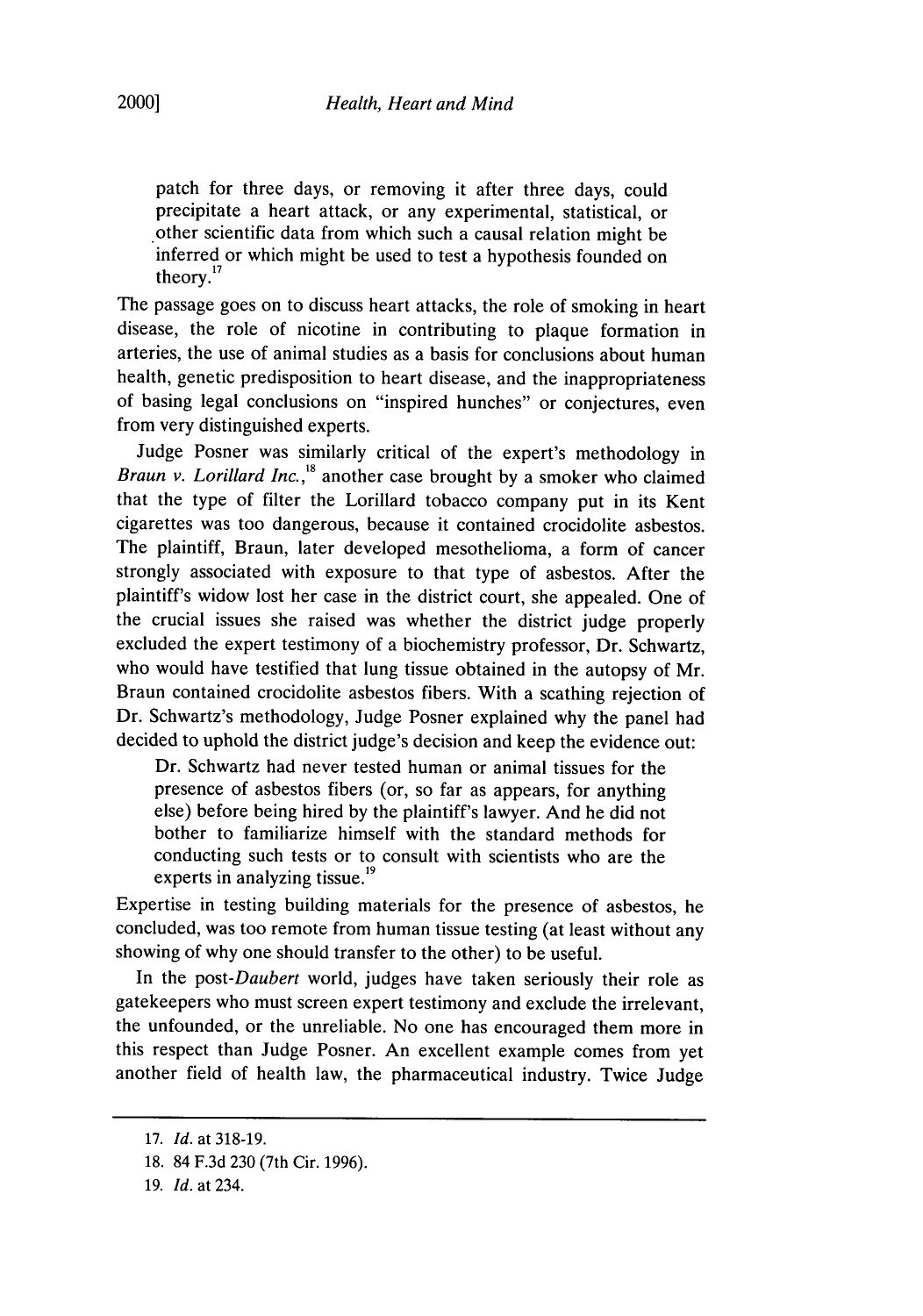Posner has sat on panels at the court of appeals reviewing decisions in a massive private antitrust lawsuit that was brought against most of the major drug manufacturers, in which plaintiff retail pharmacies claimed that the manufacturers and wholesalers had conspired to deny discounts to them.

In *Prescription Drugs II*,<sup>20</sup> he had occasion to consider expert testimony that had been offered by Dr. Robert Lucas, an economist whose credentials included the Nobel Prize for Economics. The plaintiffs wanted Dr. Lucas to testify that the manufacturers of brand name prescription drugs engage in price discrimination (i.e. the practice of charging different prices to different buyers, depending on the intensity of their demand for the drug), showing that they have market power (because price discrimination is impossible if the buyers from whom the higher prices are demanded can simply go out in the market and purchase a satisfactory substitute). The district court excluded the testimony, and Judge Posner agreed that this was correct. His reason, however, differed from that of the district judge, who thought that Dr. Lucas had not spent enough time studying the drug market. Posh, said Judge Posner: the link between observed price discrimination and the existence of market power is such an obvious one that an economist of Dr. Lucas's stature should not have needed much time at all to see it. The problem was instead whether the market power owed anything to collusion among the firms, or if instead it was traceable only to the fact that each company made drugs for which very few (if any) substitutes were available. Nobel prizes may come or they may go: what Judge Posner wants is not just genuine expertise, but also careful attention to the details of the case, the industry concerned, the type of disease, or whatever the question may be on which expert testimony is required.

Insurance is another area of central importance for health care and policy. It will surprise no one that the economist **in** Judge Posner comes out with special force in these cases. One important decision concerned the effect, if any, of the Americans with Disabilities Act on insurance policies that impose a cap on coverage for AIDS or AIDS-related conditions. In *Doe v. Mutual of Omaha Insurance Co.,"* the insurer conceded that it could not show that its AIDS cap was consistent with sound actuarial principles. It also conceded that AIDS is a disabling condition within the meaning of the ADA. Nevertheless, Judge Posner's

<sup>20.</sup> *See* In re Brand Name Prescription Drugs Antitrust Litigation, 186 F.3d 781, 786 (7th Cir. 1999).

<sup>21.</sup> 179 F.3d 557 (7th Cir. 1999).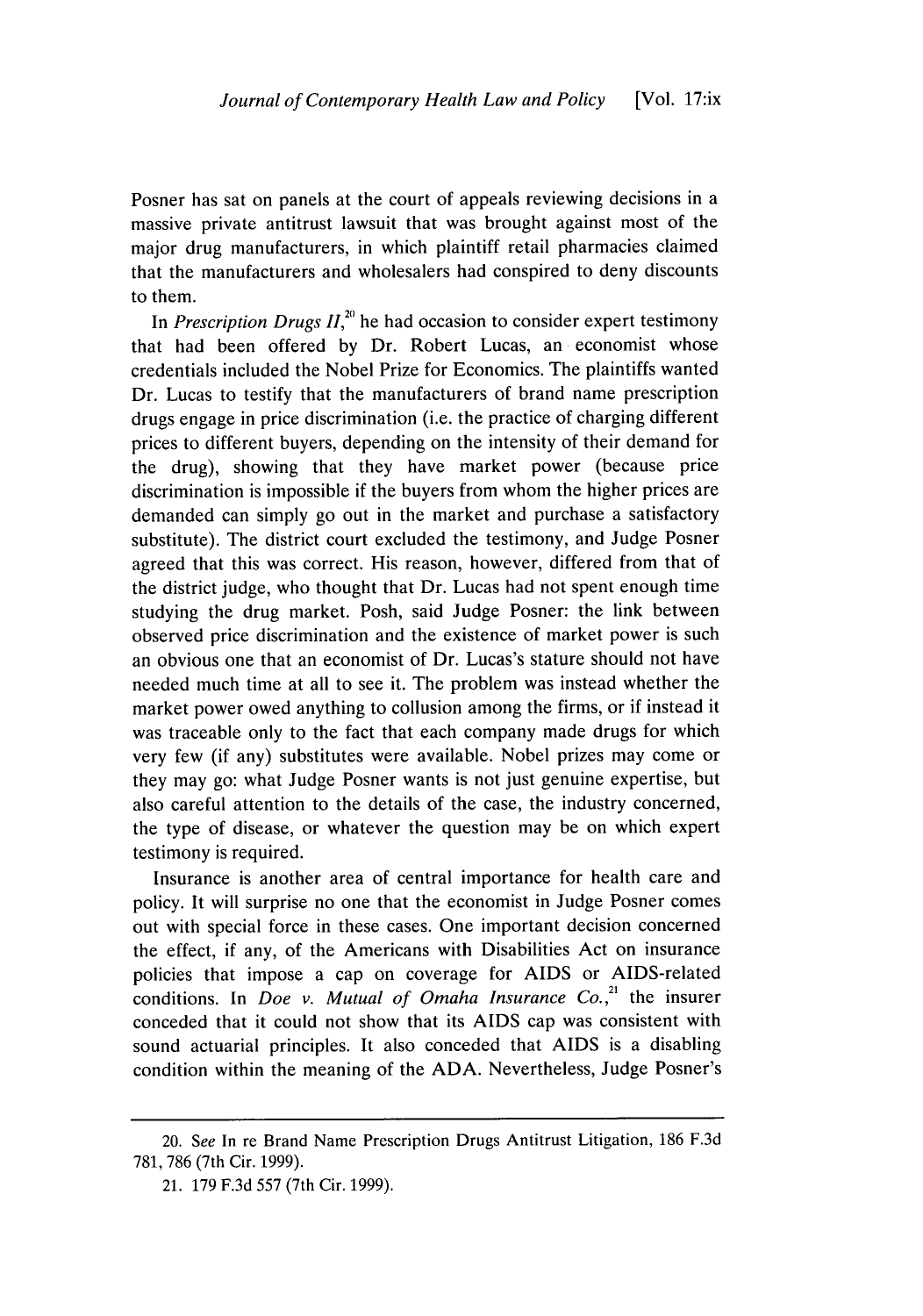opinion concludes that the insurance company was entitled to discriminate against certain diseases, including AIDS, when it drafts its policies.

In evaluating this opinion, it is important to note that he did not understand the plaintiffs to be arguing that all medical needs of people with AIDS were AIDS-related and thus excluded by the policies. Had that been true, then one might infer that the insurance company was unlawfully discriminating against people disabled by AIDS. With that possibility out of the picture (though I will return to it), he saw the plaintiffs as urging a position that would actually discriminate in favor of AIDS. The plaintiffs conceded that insurance companies can and do exclude coverage for pre-existing medical conditions, and so a company could exclude coverage for AIDS for a person who already had the disease when the policy went into force. This, to him, indicated that the rule the plaintiffs wanted was an arbitrary one. Worse, he feared that such a rule would require bookstores to stock books in Braille, or camera stores to stock cameras specially designed for disabled people; the economist in him saw nothing to justify such an enormous burden on the retail sector of the economy for such a small number of people.

The plaintiffs also pointed out that people who have the HIV virus get many of the same diseases that other people get, and at least for those diseases, the AIDS-related disease exclusion distinguished among sufferers only on the basis of their HIV-status. To this Judge Posner replied as follows:

It is true that as the immune system collapses because of infection by HIV, the patient becomes subject to opportunistic infection not only by the distinctive AIDS-defining diseases but also by a host of other diseases to which people not infected with HIV are subject. Even when they are the same disease, however, they are far more lethal when they hit a person who does not have an immune system to fight back with. Which means they are not *really* the same disease.<sup>22</sup>

In fact, just a bit earlier in the opinion, Judge Posner recognizes that AIDS itself, or more accurately the HIV virus, does not cause illness directly; it just makes the individual more susceptible to other diseases. Some of those have become associated with AIDS, such as Kaposi's sarcoma, which are exceedingly rare (though not unknown) in the general population, and others have not. Later, he acknowledges briefly that there might be other conditions that also severely compromise the immune system, and he implies that it might be acceptable for insurance

<sup>22.</sup> *Id.* at 561.